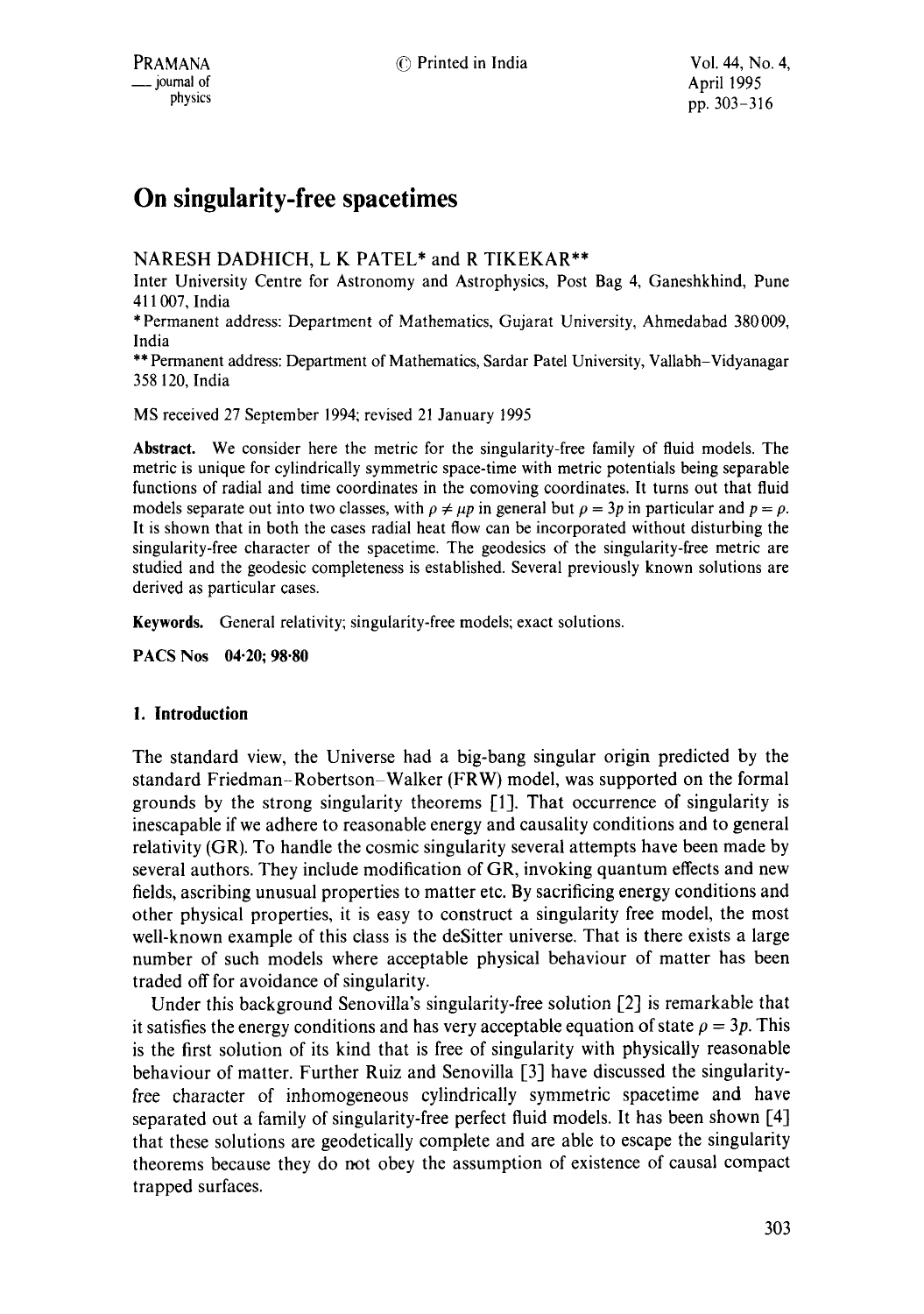#### *Naresh Dadhich'et al*

From the point of view of general study of singularity-free cosmology it would be of relevance to examine how robust is the singularity-free character of the spacetime? That is, can we generate singularity-free vacuum solutions or can we introduce heat flow, viscosity etc. retaining the singularity-free character? In this context we have [5] considered viscous fluid and found that it is not possible to have viscosity nonnegative for all times while heat flow [6] can be incorporated easily. We give the heat flow generalizations of the two classes of fluid models mentioned above.

In § 2 we obtain the singularity-free metric. We also consider the regularity of Weyl and Ricci curvatures for this metric. Section 3 is devoted to the study of perfect fluid models and the fluid models with radial heat flow. In § 4 we present a general study of geodesics of the singularity-free metric. We also explicitly exhibit the non-occurrence of compact trapped surfaces that makes the singularity theorems inapplicable to this family of metrics. We conclude in  $\S 5$  with discussion of the results obtained in the paper.

## **2. Singularity-free metric**

Ruiz and Senovilla [3] have separated out a singularity-free family of solutions of Einstein's equations for perfect fluid. The spacetime has cylindrical symmetry. With metric potentials as separable functions of  $r$  and  $t$  the family is unique.

We begin with the general form of the metric

$$
ds^{2} = A^{2}(dt^{2} - dr^{2}) - B^{2}dz^{2} - C^{2}d\phi^{2}.
$$
 (1)

Here we have  $A = A_1(t)A_2(r)$ ,  $B = B_1(t)B_2(r)$ ,  $C = C_1(t)C_2(r)$  and have used the coordinate freedom to write  $g_{tt} = |g_{rr}|$ . The metric admits two space-like Killing vectors  $\partial/\partial z$  and  $\partial/\partial \phi$  which are mutually as well as hypersurface orthogonal implying cylindrical symmetry. That means we should write  $C_2(r) = rf(r)$  so as to satisfy the regularity conditions on the axis  $r = 0$  and the elementary flatness condition in its vicinity.

The prime requirement for a metric to be singularity-free is that its coefficients have no zeroes for real values of the co-ordinates and Ricci and Weyl tensors are regular everywhere. Ricci curvatures for the metric (1) are given in the Appendix and they will be regular provided  $A/A$ ,  $A'/A$  etc. are regular. At the outset  $C_2(r) = rf(r)$  would imply  $A_1(t) = C_1(t)$  (by demanding: coefficient of  $r^{-1} = 0$ ). This regularity condition has no reference to matter distribution.

Assuming the matter content of the spacetime to be perfect fluid we impose the fluid conditions,  $R_{14} = 0$ , and  $R_{11} = R_{22} = R_{33}$  for the comoving velocity field

$$
\mathbf{u} = A \mathbf{d} t. \tag{2}
$$

After some calculations it can be shown that  $R_{14}=0$  implies that  $A_1(t)=C_1(t)=$  $T^{\alpha}(t)$ ,  $B_1(t) = T^{\beta}(t)$  and  $A_2(r) = B_2^{\alpha}(r)$ . That is the time variation in the metric stems from one singile function. Subsequently  $R_{11} = R_{22} = R_{33}$  (from Appendix) will imply

$$
\frac{\dot{T}}{T} + (\alpha + \beta - 1)\frac{\dot{T}^2}{T^2} = k^2,
$$
\n(3)

$$
\frac{C_2''}{C_2} - \frac{B_2''}{B_2} = (\alpha - \beta)k^2,
$$
\n(4)

$$
C_2 = B_2' B_2^{(\alpha - \beta)/\beta}.
$$
 (5)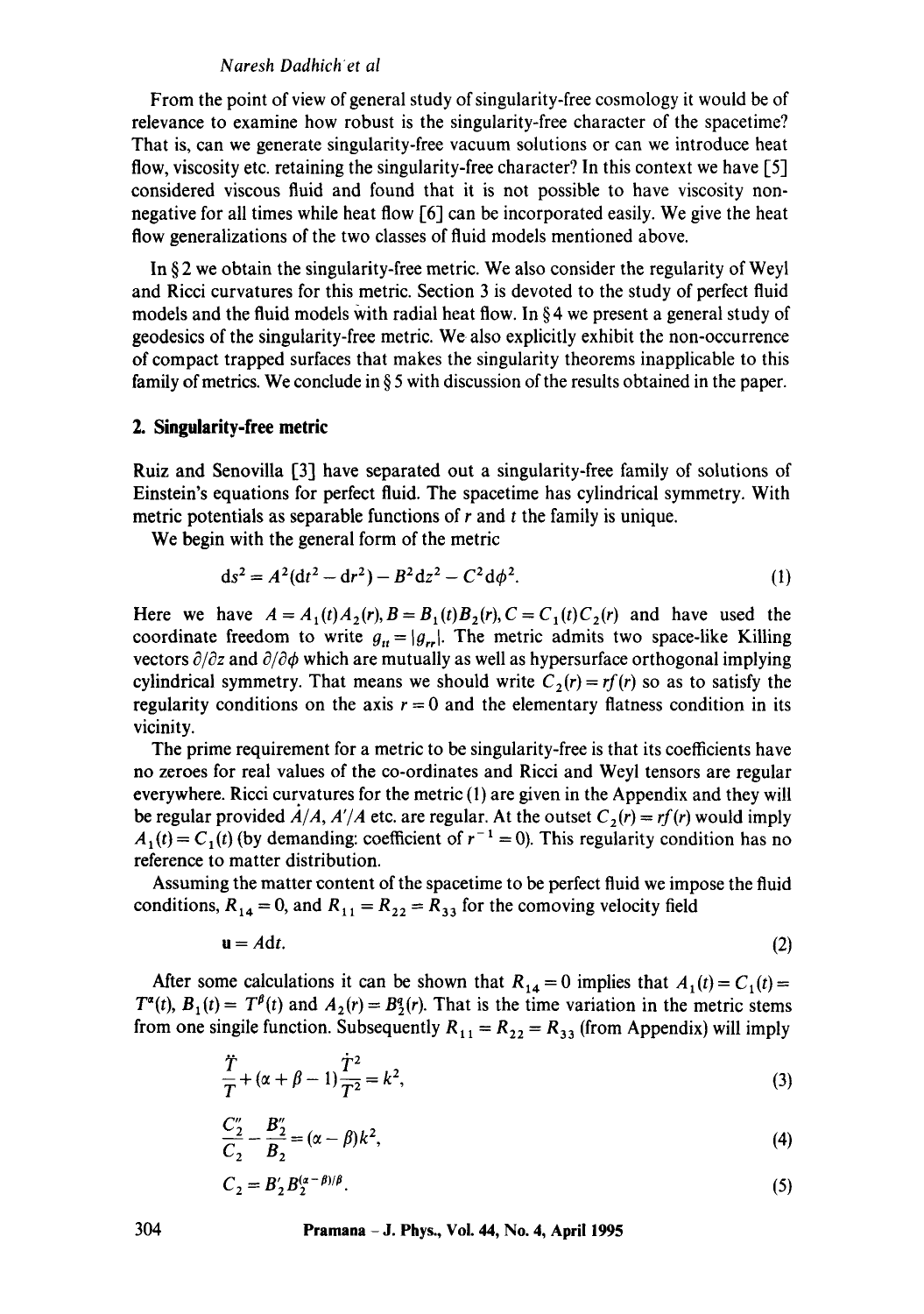Equation (3) admits the general singularity-free solution

$$
T(t) = K_1 [C(\lambda kt) + t_0]^{1/\lambda^2} = C^{1/\lambda^2} (\lambda kt), \tag{6}
$$

where we have chosen the integration constants  $K_1 = 1$ ,  $t_0 = 0$  and written  $\alpha + \beta = \lambda^2$ ,  $C(x) = \cosh(x)$ . The other solutions for  $\lambda^2 \le 0$  have been ruled out by the singularityfree and positivity of density conditions.

In [3] it was assumed that  $\alpha + \beta = 1$  and the time dependence stemming from the same function  $T(t)$  which we have shown above has to follow from  $R_{14} = 0$ . It turns out that there is no loss of generality in the former assumption either, for it would just imply an overall scaling in the expressions for density and pressure (i.e.  $C^{\alpha}(k t) \rightarrow$  $C^{\alpha/\lambda^2}(\lambda k t)$ ). We can hence take  $\alpha + \beta = \lambda^2 = 1$ . For space-dependance Ruiz and Senovilla employ four arbitrary functions  $(g_{44} \neq |g_{11}|)$  and obtain the general solution of the system of equations (4) and (5) with the condition  $\alpha + \beta = 1$ . The solution in our notation, will read as

$$
MX' = C_2/B_2, B_2 = X^{(1-\alpha)/(2\alpha-1)}
$$
  

$$
C_2^2 = B_2^2[(2\alpha - 1)^2k^2M^2X^2 + NX^{(4\alpha-3)/(2\alpha-1)} - L]
$$

where  $X = X(r)$  and M, N, L are constants of integration. This family is cylindrically symmetric and contains a sub-family which is non-singular. This family can be shown to be unique for the general orthogonal metric separable in space and time variables [7]. In Ruiz-Senovilla case *X(r)* is arbitrary which gets determined for us because of the choice  $g_{44} = |g_{11}|$ . It turns out that for non-singular family we can integrate for X in terms of elementary regular functions, only for  $N = 0$  to give the general solution

$$
B_2 = C^b(mr), C_2 = m^{-1}S(mr)C^c(mr)
$$

where  $S(mr) = \sinh(mr)$  and  $A_2 = B_2^q = C^q(mr)$ . The fluid consistency equations (4), (5) and the equation  $R_{14} = 0$  will give relations between the parameters a, b, c, m, k and  $\alpha$ .

Thus we obtain the metric for singularity free space-time as

$$
ds^{2} = C^{2\alpha}(kt) C^{2a}(mr)(dt^{2} - dr^{2}) - C^{2\beta}(kt) C^{2b}(mr)dz^{2}
$$
  
-  $m^{-2}S^{2}(mr) C^{2c}(mr) C^{2a}(kt) d\phi^{2}$  (7)

which is unique for perfect fluid distribution with appropriate relations between free parameters.

If we do not use the co-ordinate freedom to write  $g_{44} = |g_{11}|$ , then the most general unique singularity-free metric is [3]

$$
ds^{2} = C^{1+n}(kt) C^{n-1}(nkr) \left[ dt^{2} - \frac{S^{2}(nkr)}{P^{2}} dr^{2} \right] - C^{1-n}(kt) C^{(n-1)/n}(nkr) dz^{2}
$$

$$
- C^{1+n}(kt) \frac{P^{2}}{n^{2} k^{2} L^{2} C^{(n-1)/n}(nkr)} d\phi^{2}
$$
(8)

where  $L = M - (M - 1)/2n$ ,  $P^2 = C^2(nkr) + (M - 1)C^{(2n - 1)/n}(nkr) - M$ ; n, k and M being constants. The metric (8) satisfies Einstein field equations for a perfect fluid distribution. The metric (7) follows from (8) when  $M = 1$ . We [8] have shown elsewhere that the metric (7) can be deduced through a natural anisotropization and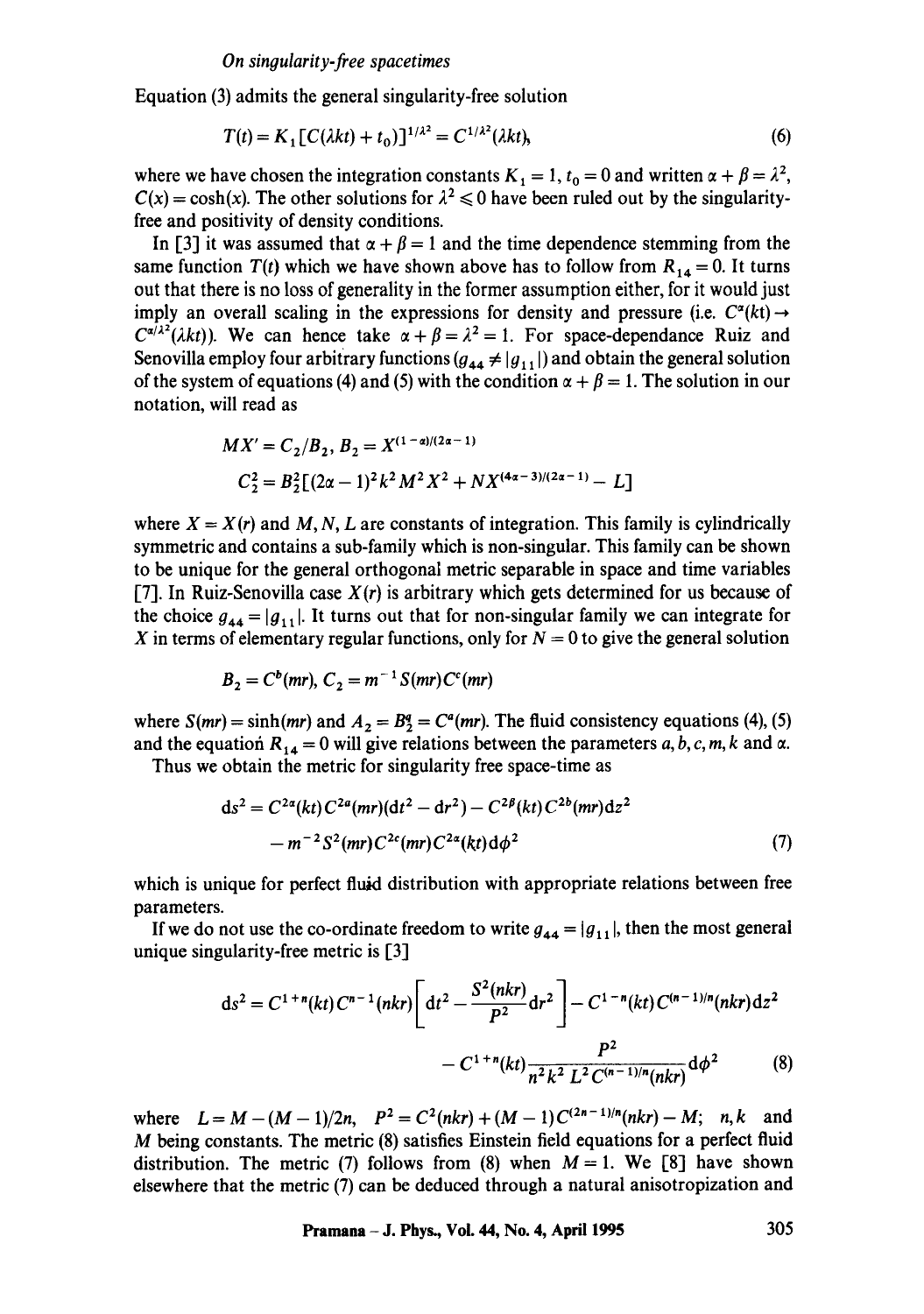inhomogeneisation of the FRW metric with negative curvature. We shall not give these details here.

The kinematic parameters expansion  $\theta$ , shear  $\sigma^2$  and acceleration  $\dot{u}$ , for the metric (7) are given by

$$
\theta = (\alpha + 1)kS(kt)C^{-\alpha - 1}(kt)C^{-\alpha}(mr)
$$
\n(9)

$$
\sigma^2 = \frac{2}{3}(2\alpha - 1)^2 k^2 S^2(kt) C^{-2(\alpha+1)}(kt) C^{-2a}(mr)
$$
\n(10)

$$
\dot{u}_r = -amS(mr)C^{-\alpha}(kt)C^{-a-1}(mr). \qquad (11)
$$

They are all regular and finite throughout the spacetime. The Ricci and Weyl curvatures will also be regular as they involve  $A/A$ ,  $A'/A$  etc. which are all regular and finite for the metric (7). This would also imply the regular behaviour for the physical parameters  $\rho$  and  $p$ . There would however be some conditions on the parameters.

It is the non-vanishing of acceleration and shear that is responsible for avoidance of singularity. It is physically conceivable that acceleration and shear do not let the fluid congruence to focus into small enough a region to form trapped surfaces leading to singularity. Acceleration of congruence viewed as spatial *pressure gradient* which opposes gravitational attraction and provides the bounce to transform contraction into expansion at  $t = 0$ . For the metric (1) acceleration can be non-zero only if shear is non-zero [7]. The shear makes geodesics of the congruence to slip through without letting them converge into a small region. It helps in defocussing of the congruence. It is however obvious that their presence alone is not sufficient to avoid singularity as we can easily check by letting  $C(kt) \rightarrow S(kt)$  in (7). Then the spacetime is singular at  $t = 0$ with acceleration and shear non-zero. Hence it may be a necessary condition but not sufficient. For sufficiency we should have regularity of the metric and curvatures. Then energy conditions will have to be satisfied.

For the metric (7) we give below the Ricci and Weyl curvatures to show explicitly that they are regular. The expressions read as follows:

$$
2(\psi_0 + \psi_4)A^2 = m^2(2a - 3c + b - 1) - k^2(\alpha - \beta) + 2\alpha(\alpha - \beta)k^2 T^2(kt) + m^2[2a(c - b) + (b - c)(b + c - 1)]T^2(mr)
$$
(12)

$$
2(\psi_0 - \psi_4)A^2 = mk(\alpha + \beta - 1) T(kt) T^{-1}(mr) +
$$
  

$$
\{2\alpha(c - b) + \alpha(2a - b - c) + \beta(b + c - 2a) + (b - c)\} T(mr)
$$
  
(13)

$$
2\psi_2 A^2 = k^2 (1 - 2\alpha) + m^2 (2a + b - 3c - 1)
$$
  
+ (b + c - 2a + 2bc - b<sup>2</sup> - c<sup>2</sup>)m<sup>2</sup> T<sup>2</sup>(mr)  
+ (2\alpha + \alpha<sup>2</sup> + \beta<sup>2</sup> - 2\alpha\beta - 1)k<sup>2</sup> T<sup>2</sup>(kt) (14)

(16)

$$
A^{2}R_{11} = m^{2}(1+b+3c) - \alpha k^{2} + \{b(b-1) + c(c-1) - a(b+c+1)\}m^{2}T^{2}(mr)
$$
  
 
$$
- \{\alpha(\alpha + \beta - 1)\}k^{2}T^{2}(kt)
$$
  
 
$$
A^{2}R_{22} = 2bm^{2} - \beta k^{2} - \beta(\alpha + \beta - 1)k^{2}T^{2}(kt) + \{b(b-1) + bc\}m^{2}T^{2}(mr)
$$
 (15)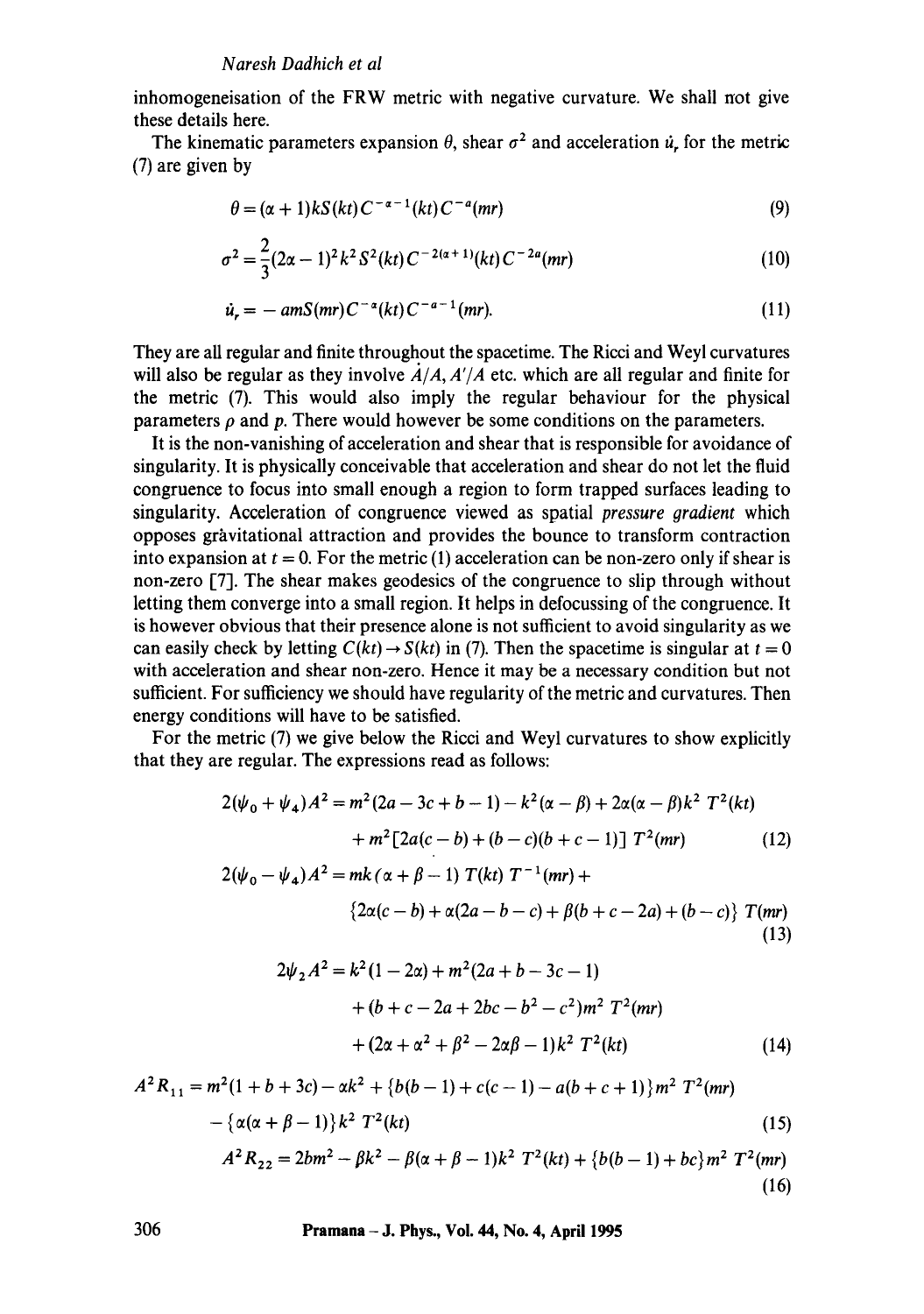*On sinoularity-free spacetimes* 

$$
A^{2}R_{33} = m^{2}(b + 3c + 1) - \alpha k^{2} - \alpha(\alpha + \beta - 1)k^{2} T^{2}(kt)
$$
  
+ {c(c - 1) + bc} m^{2} T^{2}(mr) (17)  

$$
A^{2}R_{44} = (2\alpha + \beta)k^{2} - 2am^{2} + a(1 - b - c)m^{2} T^{2}(mr)
$$

$$
+\{\beta(\beta-1)+\alpha(\alpha-1)-\alpha(\alpha+\beta+1)\}k^2\;T^2(kt)\qquad \qquad (18)
$$

$$
A^{2} R_{14} = mk [\beta (b - a) - \alpha (a + b)] T(kt) T(mr)
$$
 (19)

where

$$
A^{2} = C^{2\alpha}(kt) C^{2\alpha}(mr), T(x) = \tanh(x).
$$
 (20)

The above quantities will be singularity-free if the coefficients of  $T^{-1}(mr)$  vanish, so we obtain the condition

$$
\alpha + \beta = 1. \tag{21}
$$

With  $\alpha, \beta$  as restrained above, Ricci and Weyl curvatures are regular and finite everywhere indicating that the metric is free of any kind of singularity. Now we can introduce matter to determine other parameters occurring in  $R_{ik}$  consistent with the energy conditions.

The conditions for perfect fluid  $R_{14} = 0$  and  $R_{11} = R_{22} = R_{33}$  would imply

$$
(\alpha - \beta)(\alpha + \beta - 1) = 0 \tag{22}
$$

$$
(\beta - \alpha)k^2 = (b - 1 - 3c)m^2
$$
 (23)

$$
(b - c)(b + c - 1) = 0
$$
 (24)

$$
a(b+c+1) = b(b-1-c)
$$
 (25)

$$
\alpha(a+b) = \beta(b-a). \tag{26}
$$

The first condition is satisfied in view of (21) which has to be obeyed always as it is dictated by the regularity of Weyl tensor.

The remaining conditions give rise to the following two cases (i)  $b = c$ , (ii)  $b + c = 1$ . These are the only two possibilities for singularity-free fluid models satisfying the energy conditions. The former in general represents a fluid without an equation of state. Only when  $b = -1/3$ , it represents Senovilla's [2] radiation model with  $\rho = 3p$ . The latter will always have  $\rho = p$ , representing stiff fluid model [9]. In this case when we put  $\rho = 0$ , we get two distinct vacuum solutions as its matter free limit. The point to be noted is that these are all general unique solutions for the singularity-free form (7). It is also interesting that the two cases  $\rho \neq \mu p$  in general (but  $\rho = 3p$  in particular) and  $\rho = p$  separate out nicely.

## **3. Fluid models**

We shall consider the perfect fluid and fluid with radial heat flux models. It is possible to introduce heat flux in both the cases considered above.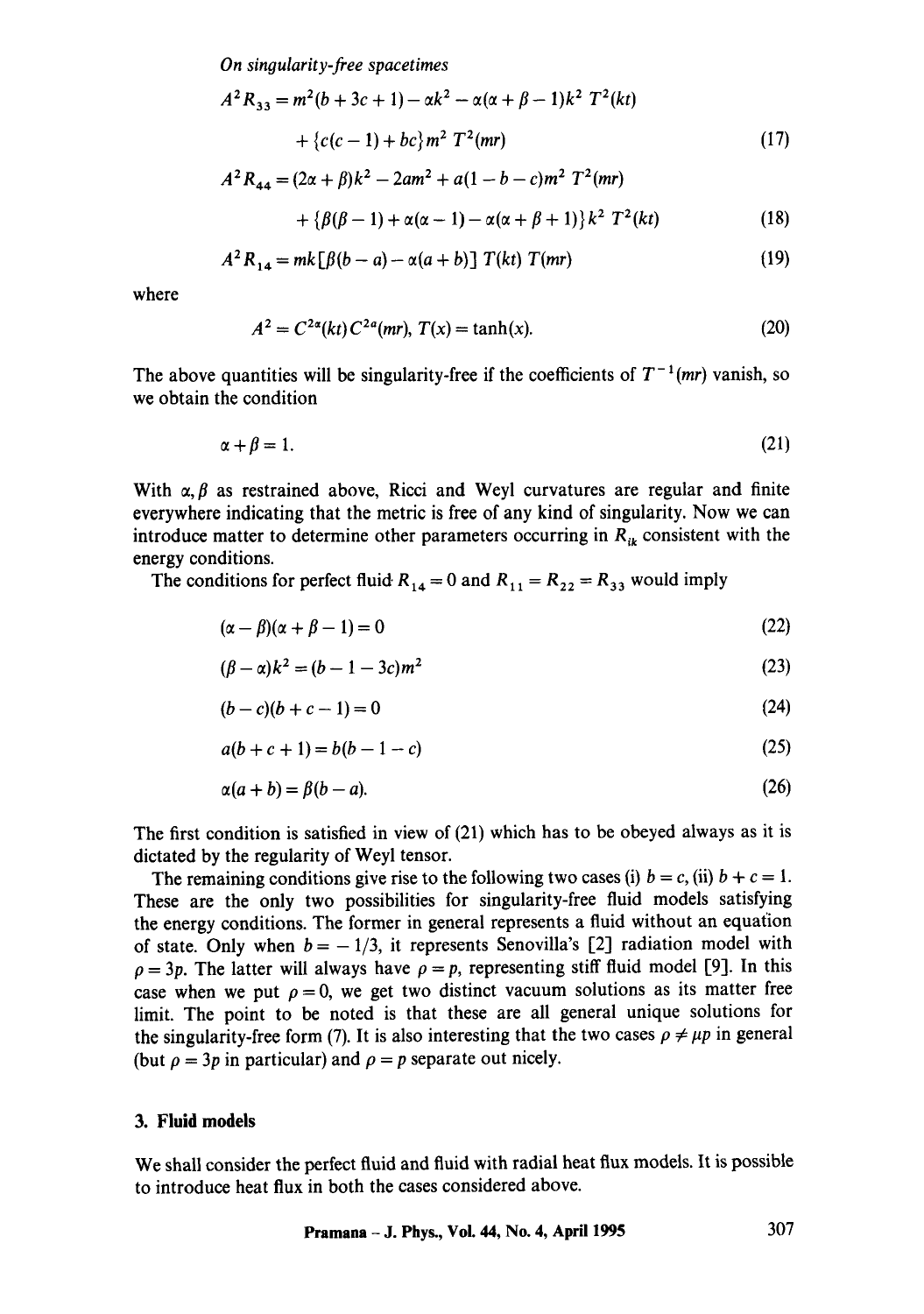3.1 *Perfect fluid* 

Einstein's equations for non-empty spacetime are

$$
R_{ik} = -8\pi (T_{ik} - \frac{1}{2}Tg_{ik})
$$
 (27)

where for perfect fluid

$$
T_{ik} = (p + \rho)u_i u_k - pg_{ik}, \quad u_i u^i = 1.
$$
 (28)

*Case* (*i*)  $b = c$ 

We write from eqs  $(23)$ - $(26)$ 

$$
\alpha = (1 + b)(1 + 2b)^{-1}, \quad a = -b(1 + 2b)^{-1}, \quad \frac{m}{k} = n = (1 + 2b)^{-1}.
$$
 (29)

This determines the metric  $(7)$  in terms of the two free parameters b and k, say.

The pressure and density have the expressions:

$$
8\pi p A^2 = \frac{b^2(1-2b)}{(1+2b)^3} k^2 C^{-2} (nkr) - \frac{(3b+1)(b+1)}{(1+2b)^2} k^2 C^{-2} (kt)
$$
 (30)

$$
8\pi\rho A^2 = \frac{b(2b-1)(2+3b)}{(1+2b)^3}k^2C^{-2}(nkr) - \frac{(3b+1)(b+1)}{(1+2b)^2}k^2C^{-2}(kt)
$$
 (31)

where  $A = C^{\alpha}(kt) C^{\alpha}(nkr)$ . This is the Ruiz-Senovilla [3] model. For satisfaction of the energy conditions we shall require  $-\frac{1}{2} < b \leq -\frac{1}{3}$  and the Senovilla radiation model results for  $b = -\frac{1}{3}$ . With b so restricted,  $\rho$  and p are positive for entire spacetime. For  $b \neq -\frac{1}{3}$ , there is no equation of state of the type  $\rho = \mu p$ . The maximum density would occur at  $t = 0$  and  $r = 0$  which decreases to zero as  $t \to \pm \infty$  and  $r \to \infty$ . The parameter k can be identified with  $\rho_{\text{max}}$  which can be freely chosen. At a given t,  $\rho$  is largest at the origin  $r = 0$  and at given r, it is largest at  $t = 0$ .

*Case* (*ii*)  $b + c = 1$ 

In this case we have

$$
\alpha = \frac{1}{2}(2 - b), \quad a = b(b - 1), \quad c = 1 - b, \quad n^2 = \frac{m^2}{k^2} = \frac{1}{4}
$$
\n(32)

and we get the stiff fluid [5] model with

$$
8\pi\rho = 8\pi p = \left(\frac{b^2 - 4}{4A^2}\right)k^2C^{-2}(kt).
$$
\n(33)

Clearly the energy condition will be obeyed for  $b^2 \ge 4$ , i.e. b lying outside the interval  $-2 \le b \le 2$ , the end points of which give the two distinct vacuum cosmological solutions [9]. These solutions are given as follows: For  $b = 2$ 

$$
ds^{2} = C^{4}(mr)(dt^{2} - dr^{2} - C^{2}(2mt)dz^{2}) - m^{-2}S^{2}(mr)C^{-2}(mr)d\phi^{2}.
$$
 (34)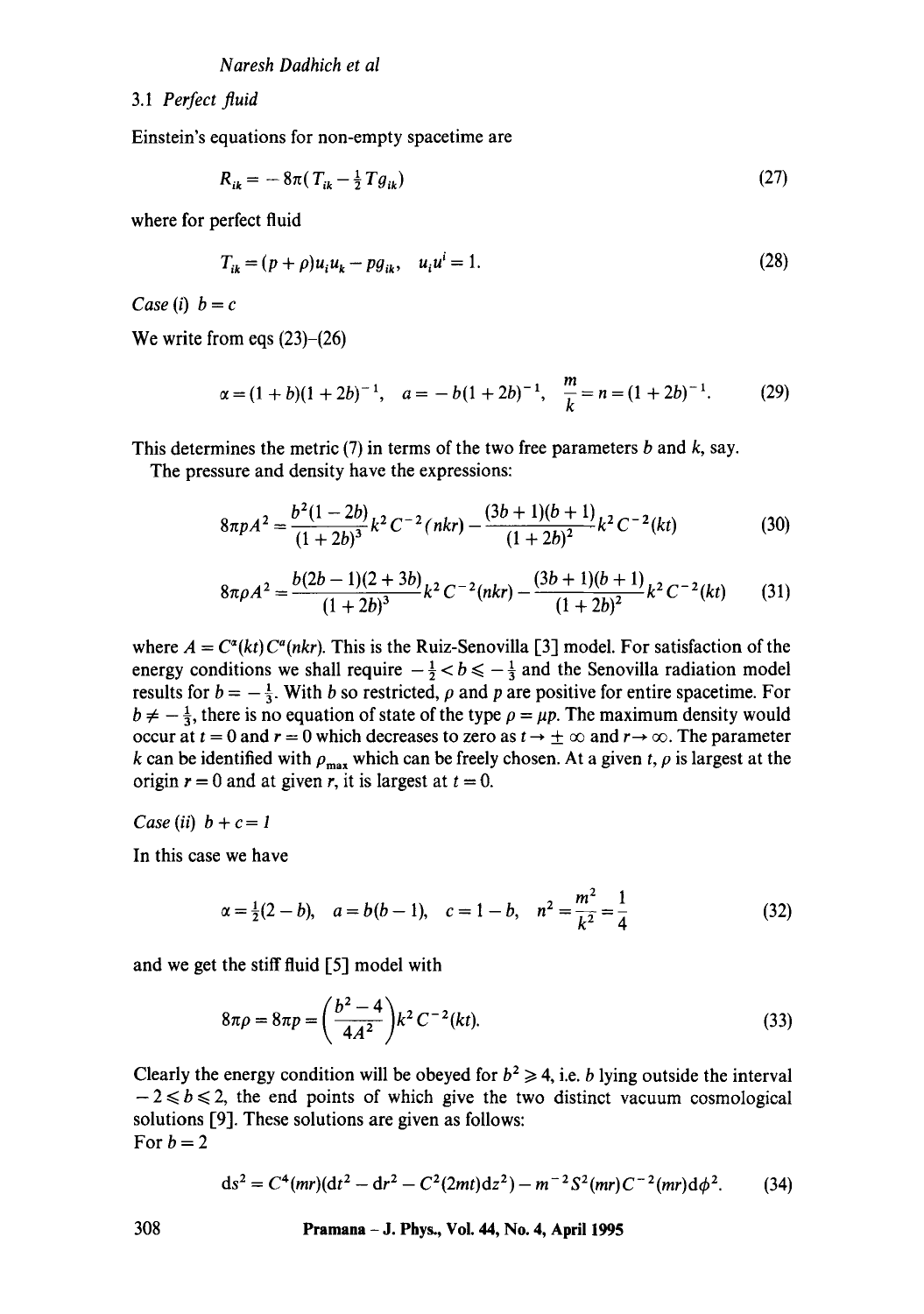*On singularity-free spacetimes* 

For  $b = -2$  $ds<sup>2</sup> = C<sup>4</sup>(2mt) [C<sup>12</sup>(mr)(dt<sup>2</sup> - dr<sup>2</sup>) - C<sup>6</sup>(mr)m<sup>-2</sup>S<sup>2</sup>(mr)d\phi<sup>2</sup>]$  $-C^{-2}(2mt)C^{-4}(mr)dz^2$ . (35)

It can be easily verified from eqs  $(12)$ – $(14)$  that both the solutions are Petrov type I. The former (34) is static as Weyl scalars have no time dependence, while the latter can asymptotically represent a plane gravitational wave. Since there are no obvious localized sources for the solutions, hence the only possible source can be gravitational radiation. However, one knows that in realistic situation the metric for gravitational radiation is of type I almost everywhere [10].

#### 3.2 *Fluid with heat flow*

The energy momentum tensor for fluid with heat flow is given by

$$
T_{ik} = (p + \rho)u_i u_k - pg_{ik} + (q_i u_k + q_k u_i), \quad u_i u^i = 1, \quad u_i q^i = 0.
$$
 (36)

Here  $q_i$  is the heat flow vector. Here we are relaxing the condition (26) by taking radial heat flow. We take the tetrad components of  $q_i$  as  $q_a = (q, 0, 0, 0)$ . The parameters  $\rho$ , p and  $q$  are given by

$$
8\pi\rho A^{2} = (a - 3b)m^{2} + (\beta - \alpha)k^{2} + (\beta^{2} + 2\alpha\beta + \alpha - \beta)k^{2}T^{2}(kt)
$$
  
+  $\frac{1}{2}(a - 3b)(b + c - 1)m^{2}T^{2}(mr)$  (37)

$$
8\pi pA^{2} = (a+b)m^{2} - (\alpha + \beta)k^{2} + (\alpha + \beta - \beta^{2})k^{2}T^{2}(kt)
$$
  
+  $\frac{1}{2}(a+b)(b+c-1)m^{2}T^{2}(mr)$  (38)

$$
8\pi q A^2 = mk \left[ \alpha(a+b) - \beta(b-a) \right] T(kt) T(mr)
$$
\n(39)

where  $A = C^{\alpha}(kt) C^{\alpha}(mr)$ .

*Case* (*i*)  $b = c$ 

In this case we have

$$
b = c, \alpha = 1 - \beta, a = -\frac{b}{1 + 2b}, n^2 = \frac{m^2}{k^2} = \frac{1 - 2\beta}{1 + 2b}.
$$
 (40)

We treat  $b$  and  $n$  as arbitrary parameters. The physical parameters are then given by

$$
8\pi q A^2 = \frac{k^2 nb}{(1+2b)} \{ (n^2-1) + 4b(b+1)n^2 \} T(kt) T(nkr)
$$
 (41)

$$
8\pi pA^2 = \frac{k^2}{4}(n^2 - 1)\left\{1 - n^2(1 + 2b)^2\right\} + \frac{b^2(1 - 2b)}{(1 + 2b)}n^2k^2C^{-2}(nkr)
$$
  
+ 
$$
\frac{1}{4}\left\{n^2(1 + 2b) - 3\right\}\left\{1 + n^2(1 + 2b)\right\}C^{-2}(kt)
$$
(42)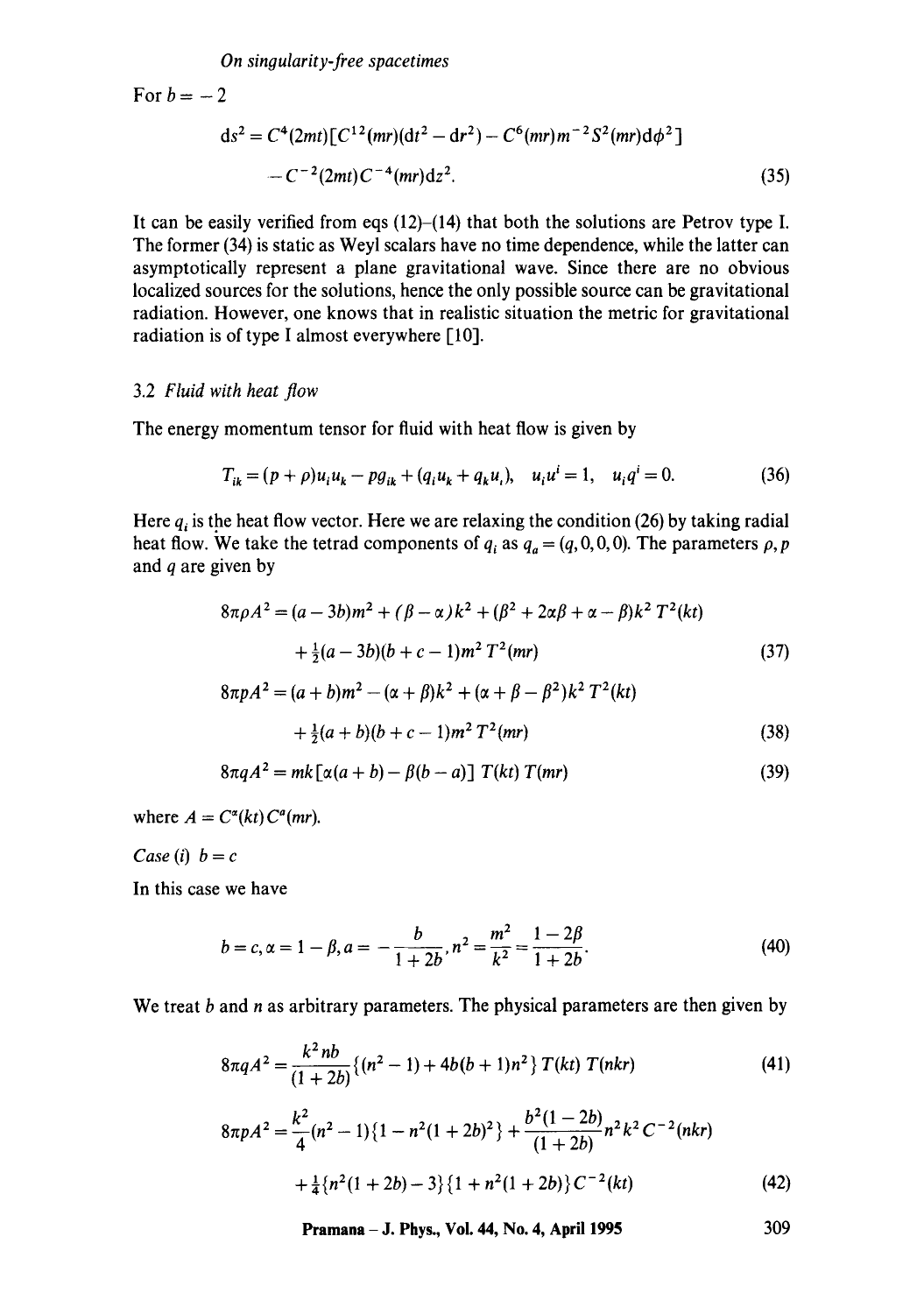*Naresh Dadhich et al* 

$$
8\pi\rho A^2 = \frac{k^2}{4}(3+n^2)\{1-n^2(1+2b)^2\}
$$
  
 
$$
-\frac{b(1-2b)(2+3b)}{(1+2b)}n^2k^2C^{-2}(nkr)
$$
  
 
$$
+\frac{1}{4}\{n^2(1+2b)-3\}\{1+n^2(1+2b)\}C^{-2}(kt).
$$
 (43)

From the above equations it can be easily seen that the physical requirements  $p \ge 0, \rho \ge 0$  are satisfied for

$$
-\frac{1}{2} < b \leqslant -\frac{1}{3}, \quad \frac{3}{1+2b} < n^2 \leqslant \frac{1}{(1+2b)^2}.\tag{44}
$$

From (41) it is clear that  $q = 0$  implies  $n^2 = (1 + 2b)^{-2}$  and the model reduces to the perfect fluid (29). For  $n = 3$  we have the heat flow generalization of the Senovilla radiation model [6].

*Case* (*ii*)  $b + c = 1$ 

Here we write

$$
a = b(b-1)
$$
,  $C = 1 - b$ ,  $\alpha = 1 - \beta$ ,  $n^2 = \frac{m^2}{k^2} = \frac{2\beta - 1}{4(b-1)}$  (45)

and obtain

$$
8\pi q A^2 = b(b-1)(4n^2 - 1)nk^2 T(kt) T(nkr)
$$
\n
$$
8\pi p A^2 = \frac{k^2}{4}(4n^2 - 1)\{1 - 4n^2(b-1)^2\}
$$
\n
$$
+ \frac{k^2}{4}[4n^2(b-1) - 1][4n^2(b-1) + 3]C^{-2}(kt)
$$
\n(47)

$$
8\pi\rho A^2 = -\frac{k^2}{4} [4n^2 - 1][3 + 4n^2(b - 1)^2]
$$
  
+ 
$$
\frac{k^2}{4} [4n^2(b - 1) - 1][4n^2(b - 1) + 3]C^{-2}(kt).
$$
 (48)

The physical requirements  $\rho > 0$  and  $p \ge 0$  restrict n and b to the ranges

$$
0 < n^2 \leq \frac{1}{4}, \quad 1 < b < 2. \tag{49}
$$

For  $n^2 = \frac{1}{4}$ , it reduces to the stiff fluid model (32). The phenomenological expression for the heat conduction is given by

$$
q_k = \psi \left( \frac{\partial F}{\partial x^i} + F \dot{u}_i \right) (\delta_k^i - k^i u_k) \tag{50}
$$

where  $\psi$  is the thermal conductivity and F is the temperature. For the cases under consideration only radial flow is retained. Hence eq. (50) can be integrated if  $\psi$  is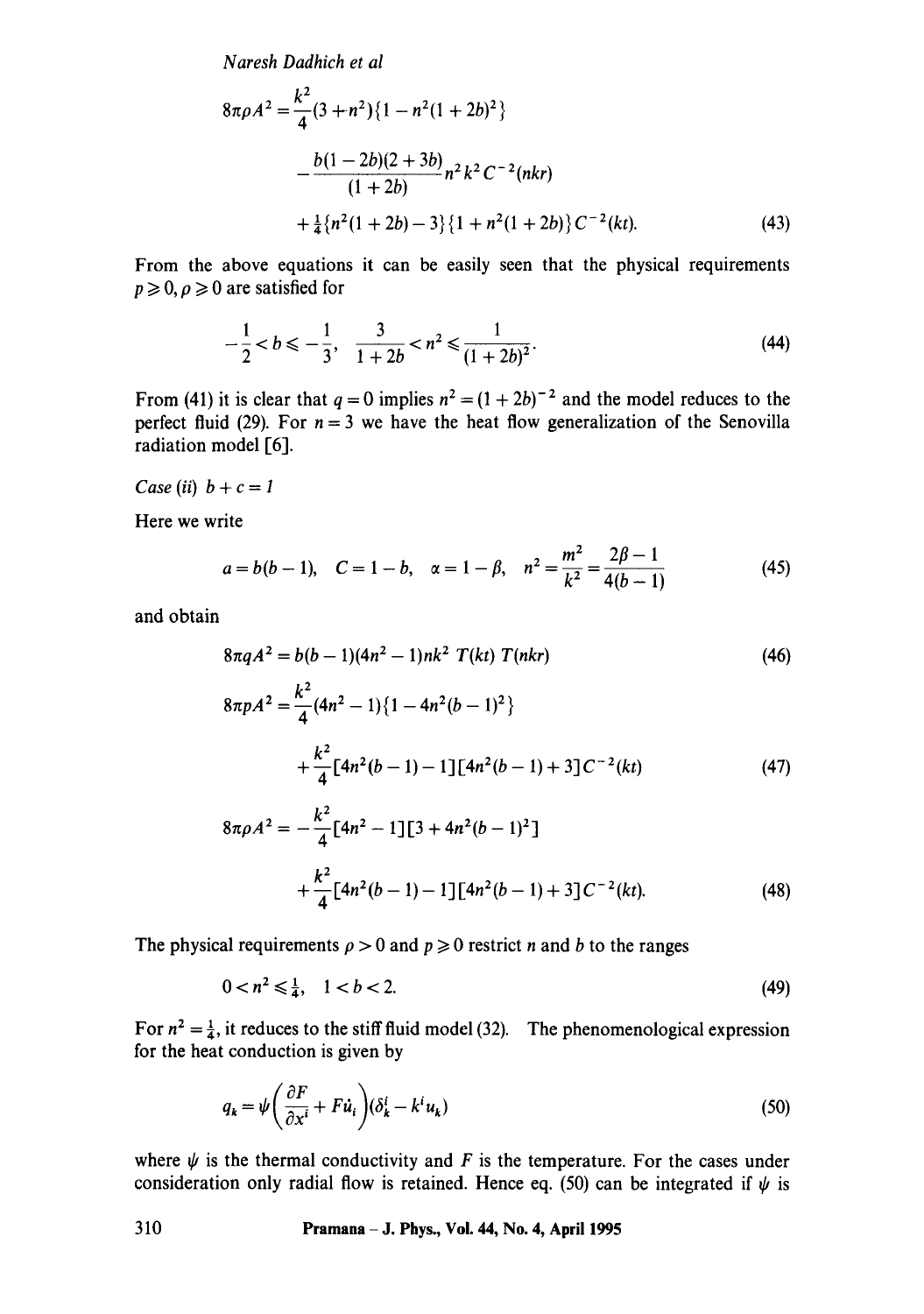a function of  $t$  alone to give

$$
F = l(t)C^{a}(nkr)
$$
  
 
$$
-\frac{k}{16\pi a\psi}\{\alpha(a+b) - \beta(b-a)\}C^{-a}(nkr)C^{-\alpha}(kt) T(kt)
$$
 (51)

where  $l(t)$  is an arbitrary function of t. Thus temperature distributions for the cases (i) and (ii) can be obtained.

The heat flux has been considered in the evolution of the cosmological models by several authors (see  $[6]$ ). Here it should be noted that the metric  $(7)$  has been considered by Tikekar *et al* [11] in connection with inhomogeneous string models.

# 4. **Geodesics**

To demonstrate the geodesic completeness of the metric, we should show that all non-spacelike geodesics can be extended to arbitrary values of the affine parameter. For this let us write the geodesics of the metric (7) following the standard procedure and they would read as follows:

$$
C^{2a}(kt) C^{2a}(mr)(\dot{t}^2 - \dot{r}^2) - L^2 C^{-2\beta}(kt) C^{-2b}(mr)
$$
  
-  $m^2 M^2 S^{-2}(mr) C^{-2\gamma}(kt) C^{-2c}(mr) = \delta,$  (52)

$$
C^{2\beta}(kt)C^{2b}(mr)\dot{z}=L,\t\t(53)
$$

$$
m^{-2}S^{2}(mr)C^{2\gamma}(kt)C^{2c}(mr)\dot{\phi}=M,
$$
\n(54)

$$
\ddot{r} + amT(mr)(\dot{t}^2 + \dot{r}^2) + 2\alpha kT(kt)\dot{t}\dot{r}
$$
  
\n
$$
-M^2m^3S^{-3}(mr)C^{-2(\gamma+\alpha)}(kt)C^{-2(c+a)+1}(mr)(1 + cT^2(mr))
$$
  
\n
$$
-L^2bmS(mr)C^{-2(\beta+\alpha)}(kt)C^{-2(b+a)-1}(mr) = 0,
$$
\n(55)  
\n
$$
\ddot{t} + \alpha kT(kt)(\dot{t}^2 + \dot{r}^2) + 2amT(mr)\dot{t}\dot{r}
$$

+ 
$$
\gamma km^2 M^2 S^{-2} (mr) S(kt) C^{-2(\gamma+\alpha)-1} (kt) C^{-2(c+a)} (mr)
$$
  
+  $\beta k L^2 S(kt) C^{-2(\beta+\alpha)-1} (kt) C^{-2(b+a)} (mr) = 0.$  (56)

A dot denotes derivative with respect to the affine parameter, and L and M are the two constants of motion corresponding to the two Killing vectors representing the conserved z and  $\phi$  momenta. The another constant of motion is  $\delta$  due to the rest mass which is one for timelike and zero for null geodesics. Since all the terms in (52)-(56) are non-singular hence the solutions to the equations will exist and they will be unique.

We shall now examine the behaviour of first and second derivatives of the coordinates relative to the affine parameter. We should put finite bounds on the first derivatives [12] which will imply that the geodesics are complete. However, the second derivatives should not be singular to ensure that the field is overall nonsingular. Without any loss of generality we can restrict to the future pointing geodesics. In this discussion, we do not restrict to fluid distributions, i.e. the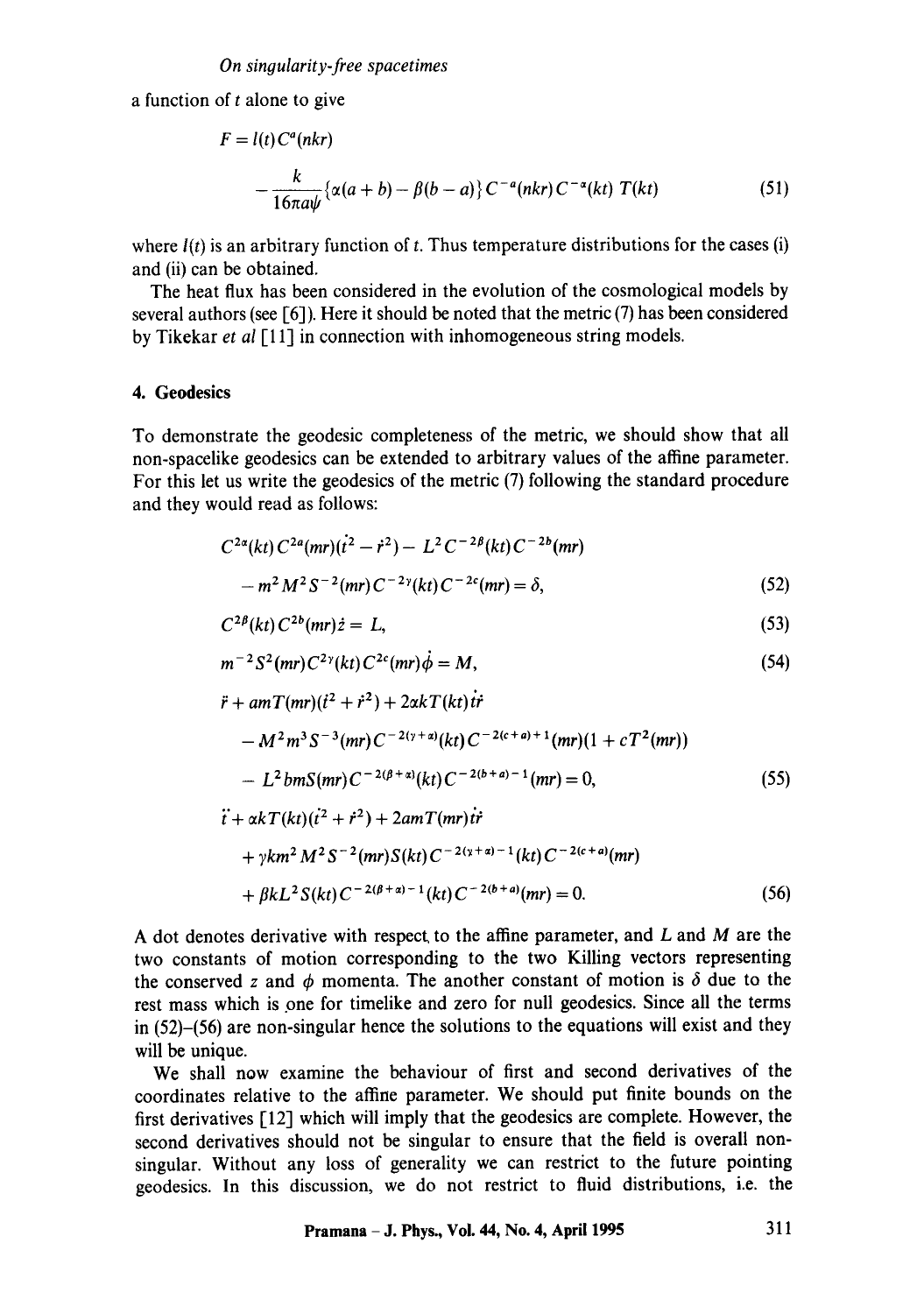## *Naresh Dadhich et al*

parameters  $\alpha, \beta, \gamma, a, b, c, m, k$  are treated as arbitrary. Following [4], we shall first consider the particular geodesics and then come to the general case.

(a) Fluid congruence: The simplest geodesics are the ones associated with the fluid congruence. For these we have  $\dot{r} = \dot{\phi} = \dot{z} = 0$ . It follows from (2) that the only geodesic possible in this case has to lie on the axis  $r = 0$  and it is given by

$$
t = C^{-\alpha}(kt) \leq 1 \quad \text{for} \quad \alpha \geq 0.
$$

That means  $\alpha$  must be non-negative and then the geodesics are obviously complete.

*(b) Axial geodesics:* For the geodesics lying on the axis we have  $\dot{r} = 0 = \dot{\phi}$ ,  $r = 0$  and so we write

$$
\begin{aligned} \n\dot{z} &= LC^{-2\beta}(kt), \\ \n\dot{t} &= C^{-\alpha}(kt) \left[ L^2 C^{-2\beta}(kt) + \delta \right]^{1/2} \leq (L^2 + \delta)^{1/2}, \n\end{aligned}
$$

provided  $\alpha + \beta \geq 0$ . Then the derivatives will be bounded everywhere and the geodesics will be complete. Note that the coordinate t attains infinite value only when so does the affine parameter. This property will be shared by all the geodesics and will not be referred to henceforth.

*(c) Radial null geodesics:* Here  $\dot{z} = 0 = \dot{\phi}$ ,  $\delta = 0$ , the first integrals give

$$
t = |\dot{r}|
$$
,  $\dot{t} = hC^{-2\alpha}(kt)C^{-2a}(mr)$ ,  $h = \text{constant}$ .

It is clear that  $|\dot{r}| = t \le h$  provided  $\alpha \ge 0, a \ge 0$  and then the geodesics will be complete. The geodesics with fixed  $\phi$  comfortably continue along  $\pi + \phi$  after crossing the axis.

*(d) Radial timelike geodesics:* Here  $\delta = 1$ ,  $\dot{z} = 0 = \dot{\phi}$ . Let us parametrize i and i by writing

$$
t = C(v)A(r,t), \quad \dot{r} = S(v)A(r,t), \dot{v} = B(r,t,v)A(r,t)
$$

where  $A = C^{-\alpha}(kt) C^{-\alpha}(mr)$ . Then

$$
B=-\left[amT(mr)C(v)+\alpha kT(kt)S(v)\right].
$$

We have  $a \ge 0$ ,  $\alpha \ge 0$  and take k,  $m \ge 0$  which will imply  $\psi \le 0$ . We shall consider the role of the second derivatives in the end. The same reasoning will apply here to show that geodesics are complete.

*(e) Null geodesics with zero angular momentum:* In this case we have  $\dot{\phi} = 0, \delta = 0$  and as before we write

and

$$
\dot{v}=E(r,t)F(r,t,v).
$$

 $\vec{r} = C(v)E(r, t), \vec{r} = S(v)E(r, t),$ 

Then we obtain

$$
E = |L| C^{-(\alpha + \beta)}(kt) C^{-(a+b)}(mr),
$$
  

$$
F = - [k(\alpha - \beta) T(kt) S(v) + m(a - b) T(mr) C(v)]
$$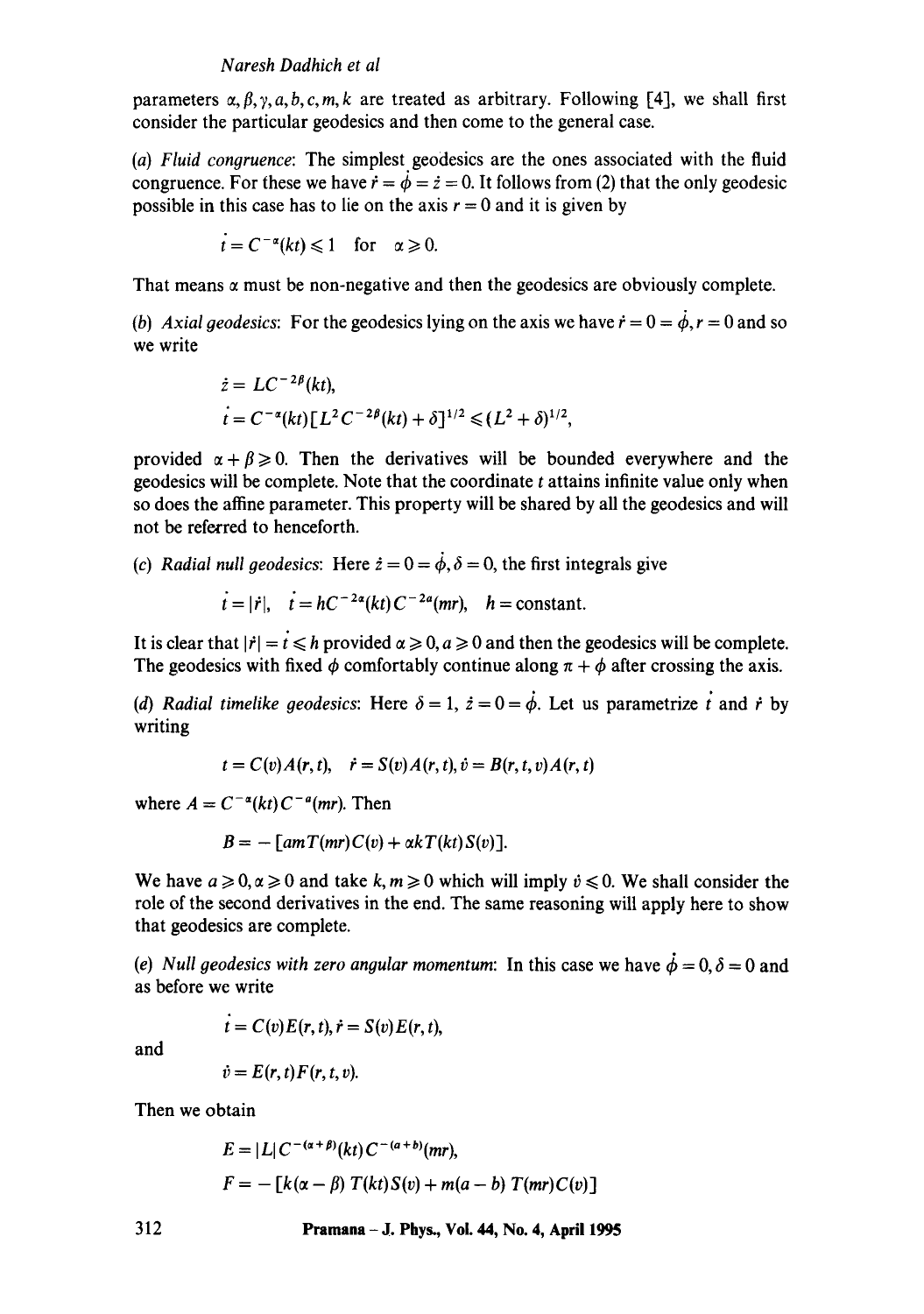We shall require  $\alpha + \beta \geq 0, a + b \geq 0, \alpha \geq \beta$  and  $a \geq b$  for  $\dot{v} \leq 0$ .

*(f)* Null geodesics on the hypersurfaces  $z = constant$ : These are defined by  $\dot{z} = 0, \delta = 0$ . and as before we have

$$
\dot{t}=C(v)P(r,t),\dot{r}=S(v)P(r,t)
$$

and

$$
\dot{v}=P(r,t)D(r,v)
$$

where

$$
P = |M| m S^{-1} (mr) C^{-(\gamma + \alpha)}(kt) C^{-(\alpha + \epsilon)}(mr),
$$
  
\n
$$
D = k(\gamma - \alpha) T(kt) S(v) + mC(v) [(c - a) T(mr) + T^{-1}(mr)].
$$

As has been noted earlier that the regularity of the Ricci tensor requires  $\alpha = y$ . Hence  $D = D(r, v)$  as assumed.

In this case we can obtain one of the equations of the orbit that on integration yields

$$
C(v) = N^{-1} S(mr) C^{c-a}(mr), \quad N = \text{constant} > 0.
$$

Since  $C(v) \ge 1$ , the coordinate r is bounded between the roots of  $S(mr)C^{c-a}(mr) = N$ . Clearly  $|v|$  is bounded and the geodesics are complete. Among them there could be a circular geodesic, corresponding to the double root, which will go around the axis at the fixed radius.

*(g) General non-spacelike geodesics:* Now we come to the general case. From (55) it follows that  $\ddot{r}$  will be negative for positive t and increasing r provided  $b \le 0$  (for large r the term with  $L^2$  will dominate over that with  $M^2$ ). With  $\ddot{r} < 0$ , the r-coordinate cannot diverge to infinity in a finite proper time. As r decreases the  $\dot{r}$  terms will dominate over the  $(t^2 + t^2)$  term while the  $L^2$  term will tend to zero as  $r \rightarrow 0$ . In the vicinity of the axis  $r = 0$ ,  $\ddot{r} > 0$  for decreasing r and  $t > 0$ . Thus the geodesics cannot collapse quickly enough into the axis to become singular. It is this feature that really provides the *bounce off* to the universe, turning contraction to expansion at  $t = 0$ .

The above arguments will apply to the cases (d) and (e) above and hence the geodesics will be complete for them. As regards the  $t$ -coordinate,  $\ddot{t}$  should be negative for large values of  $t$ , so that it keeps its growth in check, not letting it diverge to infinity for finite values of the affine parameter. From (56), it can be seen that this will be so even if  $\beta \le 0$  because the  $(i^2 + i^2)$  will always be the dominant term (for decreasing r the ir term will not be relevant).  $\dot{z}$  is always regular so long as t and r are regular.  $\dot{\phi}$  diverges as  $r \rightarrow 0$  but with  $\dot{\phi} \neq 0$ , the geodesics can never reach  $r = 0$  as has been demonstrated in (f) above. In the neighbourhood of the axis eq. (54) simply represents the centrifugal effect.

It is straightforward to carry out the similar calculations as done in the previous cases but they are Very cumbersome and not very enlightening and hence we will not report them here. It can be verified that the general geodesics are also complete. Let us now collect together all the restrictions prescribed by the above considerations on the parameters and they are

$$
\alpha \geqslant 0, \alpha + \beta \geqslant 0, \alpha \geqslant \beta
$$
  

$$
a \geqslant 0, a + b \geqslant 0, a \geqslant b, b \leqslant 0, k \geqslant 0, m \geqslant 0
$$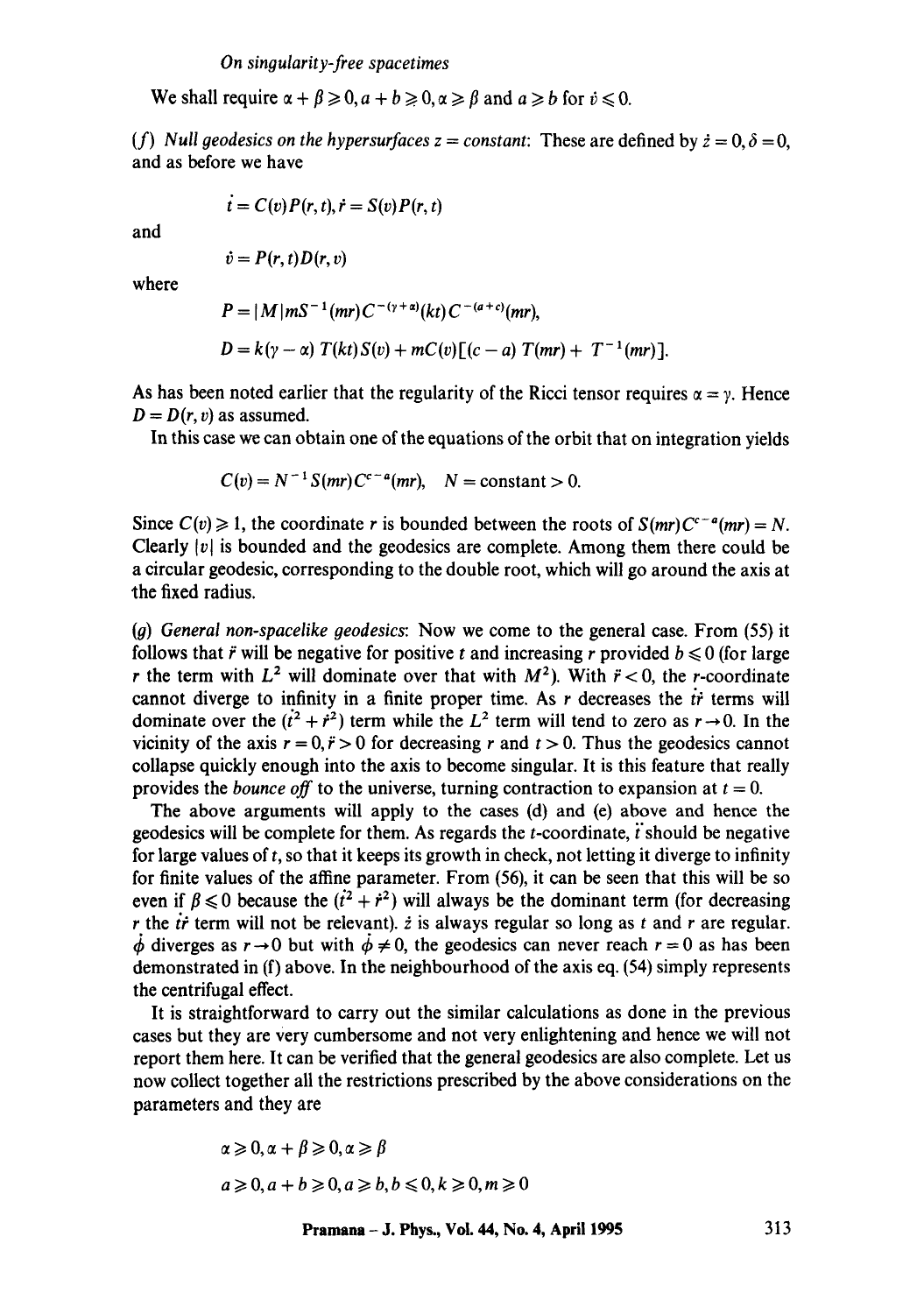## *Naresh Dadhich et al*

and  $\alpha = \gamma$  implied by the regularity of the Ricci tensor. It is interesting to note that  $\alpha, \beta$ and  $a, b$  satisfy the similar conditions. All this follows purely by requiring the geodesics to be complete without any reference to the matter distribution. That is in this framework one can *a priori* ensure the geodesic completeness by adhering to the above conditions on the parameters. The singularity-free perfect fluid models discussed above satisfy all these restrictions.

## **5. Discussion**

If one were to write a singularity-free metric, without reference to anything else, the natural choice for metric functions would have been hyperbolic or quadratic functions without zeros. The amazing thing is that this obvious choice is the right and the only choice. However, one has to take cylindrical symmetry in place of the usual spherical symmetry.

For the avoidance of singularity acceleration and shear play the crucial role. In our case, the former cannot exist without the latter [7]. The former provides the bounce to the universe at  $t = 0$  where contraction turns into expansion while the latter makes the fluid geodesic congruence to slip through without letting them to focus in a small enough region to form compact surfaces leading to singularity. The overall scenario is: universe has very low density tending to zero at  $t \rightarrow -\infty$ , wherefrom it starts contracting and attains the dense state at  $t = 0$  where contraction changes to expansion and it expands to low density again at  $t \rightarrow \infty$ . The momentum gained during the contraction phase takes the universe through  $t = 0$  to the expanding phase. The maximum density at  $t = 0$  and  $r = 0$  can be made as large or small as one pleases by choosing the parameter k. All physical and kinematic parameters remain regular and finite throughout the universe. The presence of acceleration and shear may be necessary but by no means sufficient to avoid singularity. In addition the spacetime should be regular.

It follows from the analysis of  $\S 4$  that all the conclusions drawn in [4] for the geodesics of radiation model [2] remain true for 9ur general case as well. We shall now demonstrate that the space-time does not admit trapped surfaces.

For this we should compute trace of the two null second fundamental forms [1] and that is given by

$$
(g^{ab} X_{ab}) = \frac{1}{\sqrt{2}} C^{-\alpha} (kt) C^{-a+1} (mr) S^{-1} (mr) \times
$$
  

$$
[\mp m \mp m(b + c) T^2 (mr) - k(\gamma + \beta) T (kt) T (mr)].
$$

It is clear that  $(X_a^a)$   $\leq 0$  provided  $b+c-1 \geq 0$  and  $(X_a^a)_+ \geq 0$  for  $m(b+c+1) \geq 1$  $k(\alpha + \beta)$ . Since the traces have opposite signs, there exist no closed trapped surfaces. This means that the outgoing and incoming radial null geodesics are respectively expanding and contracting everywhere. For existence of a closed trapped surface, in some region they should all be contracting, i.e. the trace should be positive for both in some region. It can be verified that the singularity-free models for  $\S 3$  satisfy the conditions just deduced. Thus there occur no closed trapped surface in the singularityfree family of metrics.

Let us recall that  $\alpha = \gamma$  was dictated by the cylindrical symmetry while  $\alpha + \beta = 1$  for the metric (7) is demanded by the Weyl regularity. These two are general conditions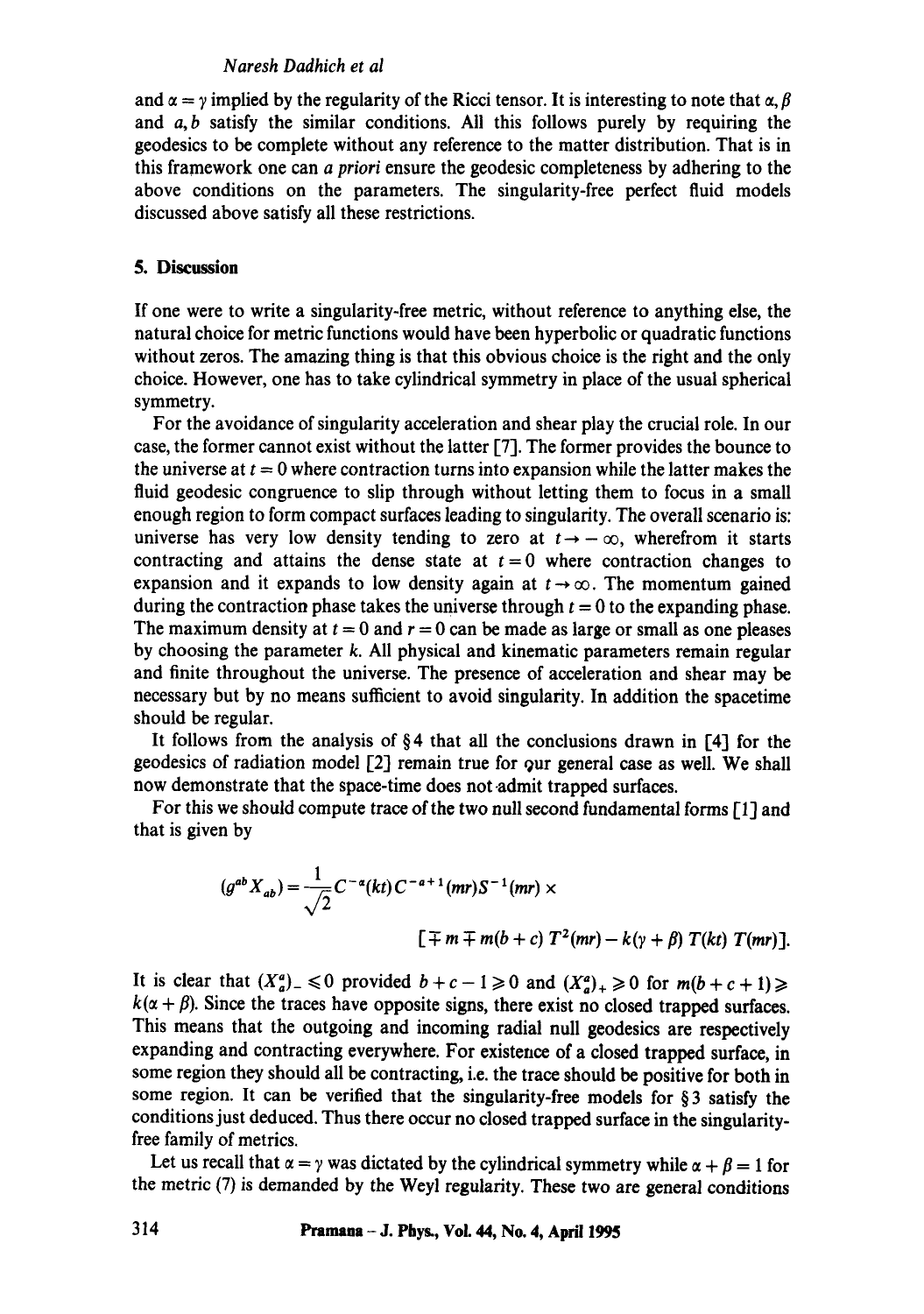## *On singularity-free spacetimes*

without reference to any matter field. That is of the three  $\alpha$ ,  $\beta$ ,  $\gamma$  only one is free for the singularity-free spacetime. It may be noted that all the fluid models (which are the only ones for the metric (7)) discussed in § 3 obey the conditions,  $\alpha \ge 0, \alpha + \beta \ge 0$ ,  $\alpha \geq \beta, a \geq 0, a + b \geq 0, a \geq b$  and  $b \leq 0$ , obtained for completeness of geodesics.

The most important question for the singularity-free models is how to evolve them into the standard FRW model which successfully describes the present day universe. The affirmative answer to this question will bring these models into the active arena of cosmology and would perhaps have very significant role to play in the early universe cosmology. The main difficulty here is that the anisotropy measure  $(\sigma/\theta)$  of the metric (7) is constant which means it remains anisotropic for all times. It would be interesting to find a singularity-free solution with  $\sigma/\theta$  decreasing with t so that it can isotropise at late times to go over to FRW model. The uniqueness of the metric (8) has been established for a general orthogonal metric, separable in space and time in comoving coordinates [7]. That means to get a singularity-free model with  $\sigma/\theta \neq$  constant, we will have to give up orthogonality or separability. Then the problem becomes almost unmanageable, tt may however be worth its while to invest some effort on this very difficult problem.

# **Acknowledgement**

The authors, LKP and RT, express their thanks to IUCAA, Pune for hospitality.

# **Appendix**

For the metric (1) we introduce the tetrad  $\theta^1 = A dr$ ,  $\theta^2 = B dz$ ,  $\theta^3 = C d\phi$ ,  $\theta^4 = A dt$ . The non-vanishing tetrad components  $R_{ab}$  of the Ricci tensor for (1) are given by

$$
R_{14} = \frac{1}{A^2} \left[ \frac{\dot{B}'}{B} + \frac{\dot{C}'}{C} - \frac{\dot{A}}{A} \left( \frac{B'}{B} + \frac{C'}{C} \right) - \frac{A'}{A} \left( \frac{\dot{B}}{B} + \frac{\dot{C}}{C} \right) \right]
$$
  
\n
$$
R_{44} = \frac{1}{A^2} \left[ \frac{\ddot{A}}{A} + \frac{\dot{B}}{B} + \frac{\ddot{C}}{C} - \frac{\dot{A}}{A} \left( \frac{\dot{A}}{A} + \frac{\dot{B}}{B} + \frac{\dot{C}}{C} \right) - \frac{A''}{A} + \frac{A'}{A} \left( \frac{A'}{A} - \frac{B'}{B} - \frac{C'}{C} \right) \right],
$$
  
\n
$$
R_{11} = \frac{1}{A^2} \left[ \frac{A''}{A} + \frac{B''}{B} + \frac{C''}{C} - \frac{A'}{A} \left( \frac{A'}{A} + \frac{B'}{B} + \frac{C'}{C} \right) - \frac{\ddot{A}}{A} - \frac{\dot{A}}{A} \left( \frac{\dot{B}}{B} + \frac{\dot{C}}{C} - \frac{\dot{A}}{A} \right) \right],
$$
  
\n
$$
R_{22} = \frac{1}{A^2} \left[ \frac{B''}{B} + \frac{B'C'}{BC} - \frac{\dot{B}}{B} - \frac{\dot{B}\dot{C}}{BC} \right]
$$
  
\n
$$
R_{33} = \frac{1}{A^2} \left[ \frac{C''}{C} + \frac{B'C'}{BC} - \frac{\dot{C}}{C} - \frac{\dot{B}\dot{C}}{BC} \right]
$$

A prime and a dot indicate differentiation with respect to  $r$  and  $t$  respectively.